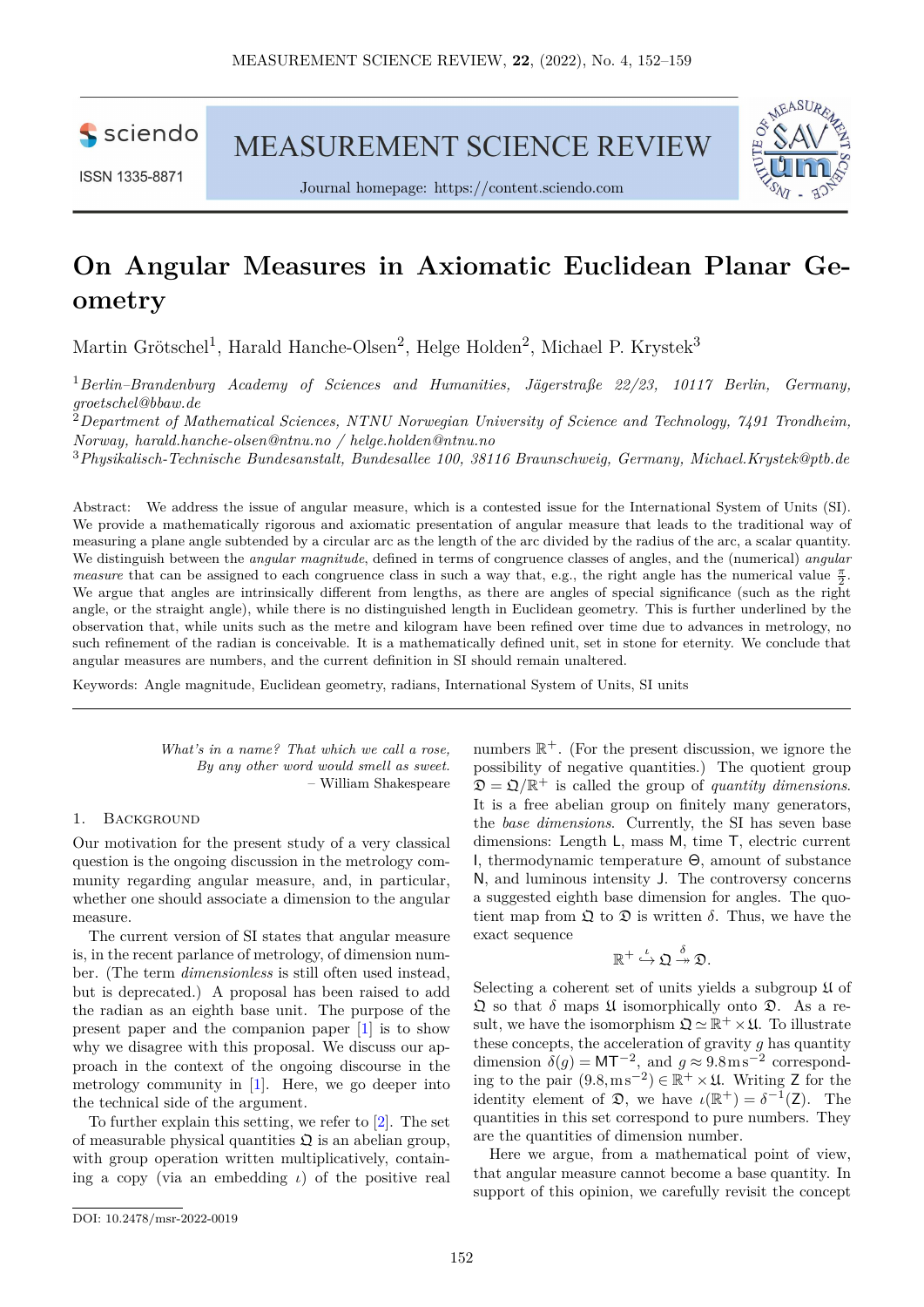of angle and angular measure, starting from classical Euclidean geometry as recast in modern form by Hilbert. We introduce (abstract) angular magnitude as congruence classes of angles, and associate an angular measure – being a real number – to each angular magnitude.

As is evident from the present mathematical analysis, the traditional way of measuring a plane angle subtended by a circular arc, is in the axiomatic approach to take the supremum of sums of ratios of straight line length segments of decreasing length. The inevitable conclusion is that angular measures are pure numbers.

## 2. INTRODUCTION

Our goal here is to offer a detailed presentation of the mathematicians' view on the question of angular measure, with a focus on the mathematical concept of angles rather than their physical manifestation. We have chosen to pursue the axiomatic approach introduced in Euclid's *Elements* [\[3\]](#page-6-2) as made rigorous by D. Hilbert [\[4\]](#page-7-0). Using the ingenious method of Archimedes [\[5\]](#page-7-1), we finally obtain the traditional way of measuring a plane angle subtended by a circular arc as the length of the arc divided by the radius of the arc, a scalar quantity. For simplicity of presentation, we limit our discussion to *planar* geometry throughout the paper. For completeness we have given a self-contained and axiomatic presentation, the reward being that all steps are included at the expense of technical arguments.

The axiomatization of planar geometry, as laid out in Euclid's *Elements*, is a pillar in the development of mathematics. In 1899, David Hilbert gave a modern axiomatic formulation of Euclidean geometry based on the two millennia of mathematical progress since Euclid. See [\[6\]](#page-7-2) for a historical discussion. We follow the lucid presentation according to Hartshorne [\[7\]](#page-7-3), with a few twists of our own.

Our focus here is to give an axiomatic presentation of angular measure in the Euclidean plane, leading to the familiar definition of the measure of a plane angle subtended by a circular arc as the length of the arc divided by the radius of the arc, a pure number.

Planar Euclidean geometry is well-known; however, an axiomatic presentation requires a certain care to develop the tools in a complete and consistent manner. To ease the task for the reader we give a rather detailed and complete presentation, starting with the undefined notions of points and lines, based on Hilbert's axioms as presented in [\[7\]](#page-7-3). These axioms include a notion of *betweenness*, allowing us to define a line segment as the set of points between two points on a line. Furthermore, the axioms include a notion of congruence between line segments. Thus, we can define the (abstract, or geometric) *length* of a line segment to be the congruence class of that line segment. We can associate a real number to a pair of such lengths, which we may think of as their length ratio. We could assign some arbitrary length the role of unit length, thus allowing to measure any line segment using real numbers. However, we choose not to do so,

staying with ratios instead.

Before presenting our approach precisely, we provide an informal preview. An angle is defined as the union of two (distinct and non-opposite) rays (half-lines with a direction) originating from a common point (denoted apex). Note that this excludes the zero angle and the straight angle. A congruence relation between angles is introduced axiomatically. We introduce the addition of (congruence classes of) angles provided their sum is less than the straight angle (more precisely, if each angle is less than the supplementary angle of the other). The extension to angles of arbitrary magnitude is essentially a book keeping issue.

Next comes the definition of the size of an angle. While lengths scale indiscriminately, angles are different in the sense that the right angle and the straight angle are distinguished no matter how you measure them. Here we follow the celebrated approach due to Archimedes in his approximation of the ratio of the circumference of a circle to its diameter (the symbol  $\pi$  for this ratio was introduced by William Jones in 1706, and later popularised by Euler). Archimedes' method consisted in approximating the circle by inscribed and circumscribed regular polygons of high order. Using a regular 96-sided polygon, he arrived at the estimates  $3\frac{10}{71} < \pi < 3\frac{1}{7}$  [\[5,](#page-7-1) pp. 93-98].

We define the measure of an angle as the supremum of the sum of length ratios of the polygonal lines approximating the circular arc subtending the angle and the radius. This notion of angle measure is additive and gives the measure of  $\frac{\pi}{2}$  for a right angle. We note that the measure of an angle is a pure number, arising as it does from sums of length ratios.

We distinguish between the concept of *angular magnitude* defined as a congruence class of angles, and the *angular measure*, assigned to each congruence class. More specifically, each congruence class consists of angles characterized in such a way that they are "of the same size". As we will argue, this is a function of length *ratios*, and thus independent of any length scale. For each angular magnitude  $\alpha$  we associate a numerical value  $\vartheta(\alpha)$ , which we can write as usual  $\vartheta(\alpha) = s/r$ , as the ratio between the arc length and the radius. This will lead to the classical result that a right angle has the numerical value  $\frac{\pi}{2}$ . The radian is defined as the angular magnitude for which  $\vartheta$ (rad) = 1.

The common conflation of identifying  $\vartheta(\alpha)$  and  $\alpha$  appears to be the main source of much confusion regarding angular measure. In practical computations and measurement, this does not cause any problems, but they are conceptually different. In the present paper, we are only concerned with the theoretical aspects of angular measures, not with the considerable challenges associated with practical, accurate measurement of angles. Our goal is to participate, from a mathematical point of view, in the ongoing discussion regarding a base unit for angular measures. In light of our findings, we argue that it is neither desirable nor reasonable to add the radian as a base unit in the SI.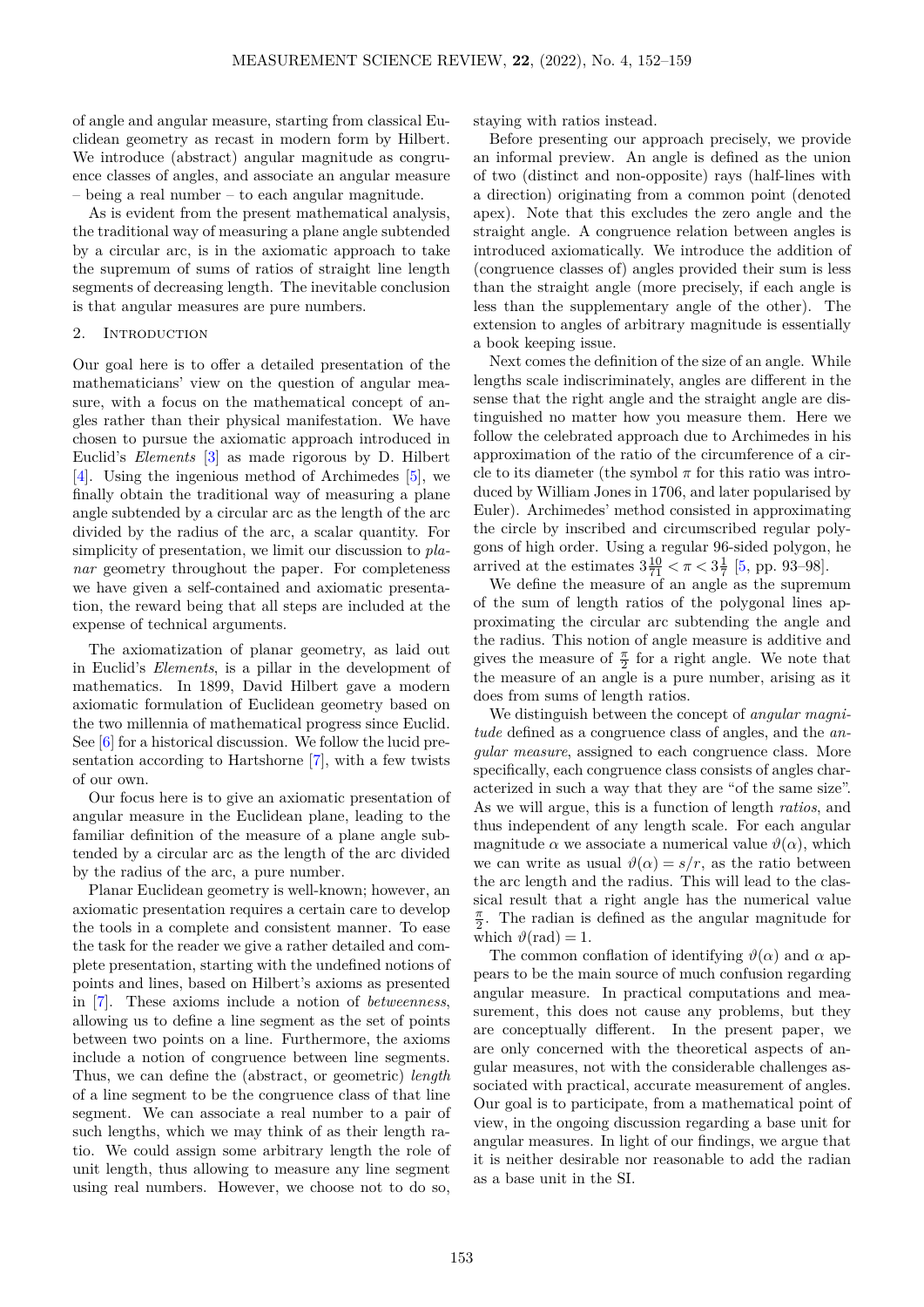Let us end this introduction with a non-technical description of the paper. In Section [3](#page-2-0) we establish the basic properties of the undefined terms denoted *points* and *lines*. Two distinct points define a unique line (axioms I1–I3), and there exist three points that are not on a common line (implying that we are not on a onedimensional line). Given two points on a line, we can axiomatize what it means that a point is between the two given points (axioms B1–B3), and finally Pasch's axiom secures that we are working in a two-dimensional plane (axiom B4). Having defined line segments as a set of points between two given points, we can define a congruence relation between segments of "equal length" (axioms C1–C3). The axioms of Archimedes and Dedekind (axioms A and D) are of more technical nature, and can be skipped on first reading. We describe a unique way to define a real number to each ratio of two (congruence classes) of linear segments. We also define rays as "half-lines". In Section [4](#page-3-0) we define angles as the union of two distinct rays emanating from a common point. Next we introduce an equivalence relation between angles of "same magnitude" (axioms C4–C6). In Section [5,](#page-4-0) we define triangles in terms of three points not on a common line. Axiom SAS states that for congruence of two triangles, meaning congruence of all corresponding sides and angles, only requires the congruence of two sides and the angle between them. The SAS axiom and the closely related Theorem SSS give the main connection between angles and lengths, showing that angular measures and length measures are intrinsically connected. Section [6](#page-4-1) on the parallel postulate can be skipped on the first reading. In Section [7](#page-4-2) we introduce angular measures using Archimedes's method, the crux of the paper. Consider linear segments that can be inscribed in a circle inside an angle, and next compute the sum of the ratios of these segments with that of the fixed radius of the circle, a real number. Taking the supremum of these sums, we obtain the angular measure.

## <span id="page-2-0"></span>3. Points, lines, and linear segments

Like all axiomatic systems, geometry is based on a number of undefined terms. In our case, we begin with a set whose elements are called *points* and another set whose elements are called *lines*. As we restrict our attention to *planar* geometry, we do not need the extra concept of a plane. We will introduce, step by step, a system of axioms that the points and lines have to satisfy. Of particular importance are the notions of *incidence*, which is a relation between a point and a line, *betweenness*, which is a relation between three collinear points, and *congru* $ence \cong$ , which is an equivalence relation<sup>[1](#page-2-1)</sup> between line segments or between angles (to be defined later).

- I1. Any two distinct points are incident with exactly one line.
- I2. Every line is incident with at least two distinct points.
- I3. There exist three noncollinear points.

It follows from I1 and I2 that any line is given by the set of points incident with it. Thus we can, and shall, identify a line with its set of



incident points. Rather than the cumbersome "incident with" we use commonly understood terms such as points lying on a line, a line passing through a point, etc. We shall write *AB* for the unique line through distinct points *A*, *B*.

For the *betweenness axioms* B1–B4, we need some notation and a definition. The betweenness relation "*B* is between *A* and *C*" is written *A*∗*B* ∗*C*. The *line segment* between two distinct points *D* and *E* is the set consisting of *D*, *E*, and



all points between them, and is denoted by *DE*.

- B1. If  $A * B * C$  then *A*, *B*, *C* are distinct points on a line, and also  $C * B * A$ .
- B2. For any two distinct points *A* and *B*, there exists a point *C* such that  $A * B * C$ .
- B3. Given three distinct points on a line, exactly one of them is between the other two.
- B4. *Pasch's axiom*: [2](#page-2-2) If *A*, *B*, *C* be three non-collinear points and a line *l* contains none of them, but *l* contains a point in  $\overline{AB}$ , then *l* contains a point in  $\overline{AC}$  ∪  $\overline{BC}$ .

While axiom I3 makes our geometry *at least* two-dimensional, Pasch's axiom B4 in effect makes it *at most* two-dimensional. One aspect of this is that the set of points not on *l* is divided into two nonempty disjoint subsets, so that a line segment between two points



Pasch's axiom

in one subset does not intersect  $l$ , while a line segment between a point in one subset and a point in the other does intersect *l*. The two sets are called the two *sides* (or half planes) of *l*, and we are thus allowed to use phrases like "*A* and *B* lie on the same side of *l*" or "*A* and *B* lie on opposite sides of *l*".

Axioms B1–B3 imply that the set of points on any line *l* can be given a total order  $\prec$  so that for any distinct *A*, *B*, *C* on *l*,  $A * B * C$  if and only if either  $A \prec B \prec$ 

The *incidence axioms* are:

<span id="page-2-1"></span><sup>&</sup>lt;sup>1</sup>An *equivalence relation*  $\cong$  between two objects *a* and *b* is a relation that is reflexive  $(a \cong a)$ , symmetric (if  $a \cong b$ , then  $b \cong a$ ), and transitive (if  $a \cong b$  and  $b \cong c$ , then  $a \cong c$ ). The *equivalence class* of an object *a* is the set of all objects that are equivalent to *a*.

<span id="page-2-2"></span><sup>2</sup>Strictly speaking, Pasch stated the axiom for threedimensional geometry, with the added assumption that *l* lies on the plane containing *A*, *B*, and *C*. The present version, in contrast, restricts the dimensions to two.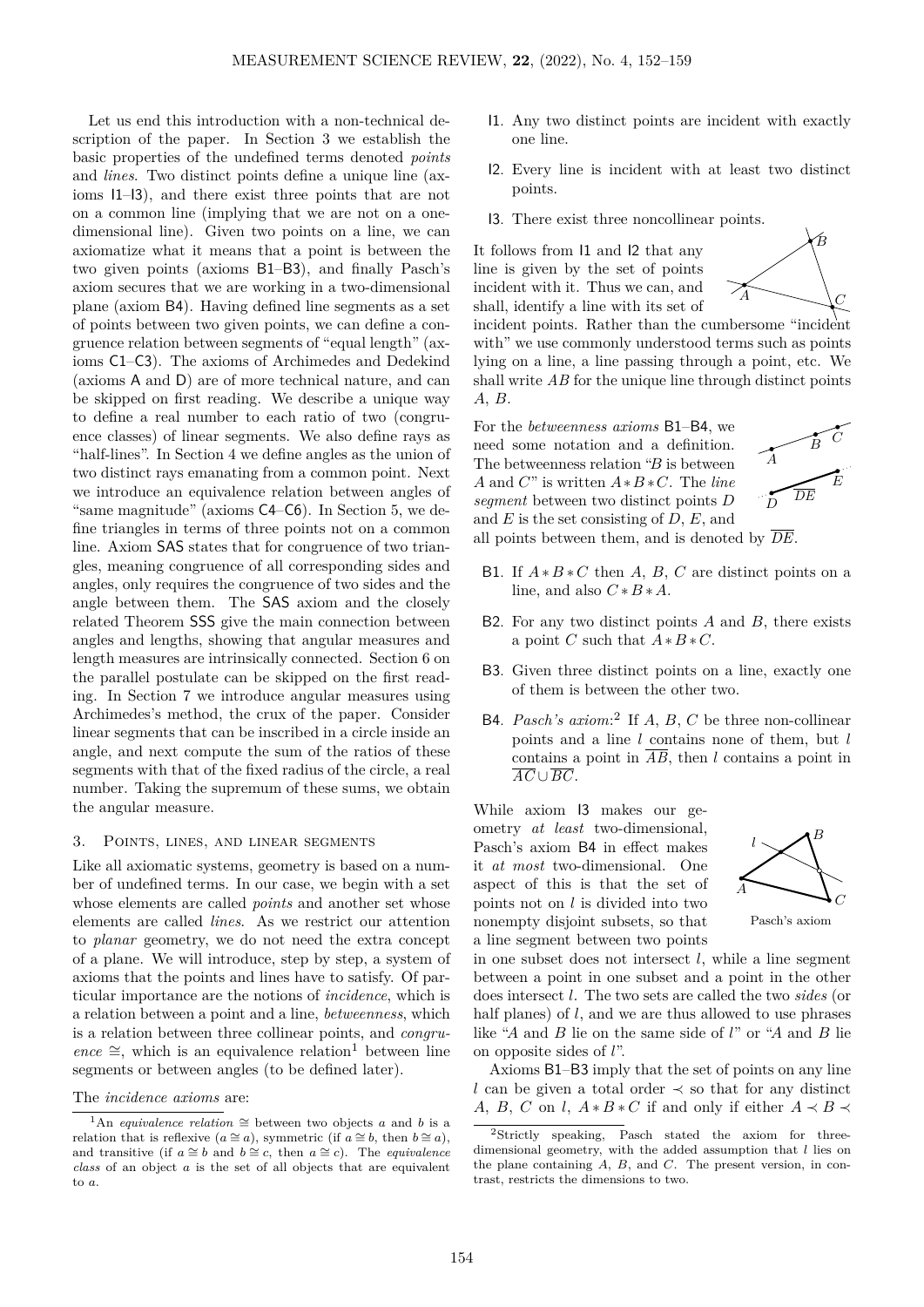*C* or  $C \prec B \prec A$ . Moreover, the order is unique up to reversal. For this reason, the axiomatic system given by the incidence axioms I1–I3 and the betweenness axioms B1–B4 is known as *ordered geometry*.

The *ray*  $\overrightarrow{AB}$  consists of all  $\overrightarrow{A}$   $\overrightarrow{B}$ points  $C \in AB$  so that  $C * A * B$ is *not* true. We say the ray *originates* at *A*, or that *A* is the *origin* of the ray.

The *congruence axioms for line segments* are:

- C1. Given a line segment  $\overline{AB}$  and a ray *r* originating at *C*, there is a unique  $D \in r$  so that  $\overline{AB} \cong \overline{CD}$ .
- C2. Congruence is an equivalence relation on line segments.
- C3. If  $A*B*C$  and  $D*E*F$  and  $\overline{AB} \cong \overline{DE}$  and  $\overline{BC} \cong$  $\overline{EF}$ , then  $\overline{AC} \cong \overline{DF}$ .

As we like to think of line segments being congruent if and only if they have the same length, thanks to C2 we can turn this into a definition, and define the *length*  $\langle \overline{AB} \rangle$  of a segment  $\overline{AB}$  to be its congruence class. Then axiom C1



states that the points on a ray (except for the origin of the ray) are in one-to-one correspondence with the set of lengths. It follows from the axioms that no line segment is congruent to a proper subsegment. Thus, we can define a total order on the set of lengths, so that the length of a line segment is greater than that of any of its subsegments, and the sum of two lengths is greater than either summand.

We can *add* lengths by saying  $\langle \overline{AB} \rangle +$  $\langle \overline{BC} \rangle = \langle \overline{AC} \rangle$  whenever  $A * B * C$ ; axiom C3 states that this is indeed well defined. Thus, the set of lengths of line segments becomes an abelian semigroup.[3](#page-3-1) In particular, we can define any positive integer multiple of a length by repeated addition. So far, we can only



add lengths, but we cannot define a ratio of lengths, except for special cases where the ratio will be a rational number: If *m* and *n* are natural numbers with  $m\langle \overline{AB} \rangle =$  $n\langle \overline{CD} \rangle$ , it makes sense to say that  $\langle \overline{AB} \rangle / \langle \overline{CD} \rangle = n/m$ .

This is a good place to introduce the axioms of Archimedes and Dedekind. Here we should note that the former does in fact follow from the latter. However, we include it due to its importance in the discussion below.

- A. (Archimedes' axiom) Given two line segments, some integer multiple of the first segment is greater than the second.
- D. (Dedekind's axiom) If a line is a disjoint union of two nonempty sets *A* and *B*, and no point in *B*

lies between two points of *A* and vice versa, there exists a point *P* so that  ${P} \cup A$  and  ${P} \cup B$  are opposite rays originating at *P*.

Archimedes' axiom is essential for avoiding the existence of infinitesimal or infinite lengths, whereas Dedekind's axiom guards against the existence of "point-sized holes" in a line. Related is the fact that there is no smallest length; i.e., between any given distinct points *A* and *B* another



point can be found. (A proof is briefly indicated in the figure. *C* is any point not on the line *AB*, then *D* and *E* are picked by B2, and Pasch's axiom (B4) is used to show that *EC* must intersect  $\overline{AB}$ .)

Given two lengths *x* and *y*, we can define their *ratio*  $x/y \in (0,\infty)$  by

$$
x/y = \sup\{a/b \mid a, b \in \mathbb{N}, ay \le bx\}.
$$

Archimedes' axiom guarantees that this ratio is positive and finite, whereas Dedekind's axiom (together with the non-existence of any smallest length) implies that every positive real number is a ratio of lengths as defined above. Relations like  $(x+y)/z = x/z + y/z$  and  $x/z < y/z \Leftrightarrow x < y$  are easy to show.

Having defined ratios, we can now define real multiples of lengths: If *a* is a positive real number and *u* is a length, we can define *au* to be the unique length *x* so that  $x/u = a$ . We could also fix such a length *u*, call it the unit length, and assign the real number  $x/u$  to any length *x*. This is customarily done in elementary geometry, but it is by no means necessary. One could also assign special names to several such lengths, and use multiples of the resulting "units" to specify lengths, as one does when referring to physical space.

#### <span id="page-3-0"></span>4. Angles

We now turn to the study and measure of *angles*. In this section, we take ordered geometry (incidence and betweenness axioms) as given, along with the congruence axioms C1–C3. Axioms A and D are not needed for now.

An *angle* is the union of two distinct and non-opposite rays, called the *legs* of the angle, originating from a common point (the *apex* of the angle). In other words, the two rays are not part of the same line; hence, the zero and straight "angles" are excluded from consideration. Given two such rays *r* and *s*, we may write ∠*rs* for



the corresponding angle (*r*∪*s*), but the notation ∠*BAC* is more commonly employed, where the two rays are  $\overrightarrow{AB}$ and  $\overrightarrow{AC}$ . Note that ∠*BAC* = ∠*CAB*: Angles (like lines and segments) do not have a specific orientation. They do, however, have an inside and an outside: A point not on either leg of ∠*BAC* is said to be *inside* ∠*BAC* if it lies on the same side of *AB* as *C*, and on the same side of *AC* as *B*. Otherwise, it is *outside* the angle. Note that

<span id="page-3-1"></span> $3$ This semigroup lacks a neutral element – a zero, since we do not include degenerate "line segments" consisting of a single point. This is easily remedied if desired.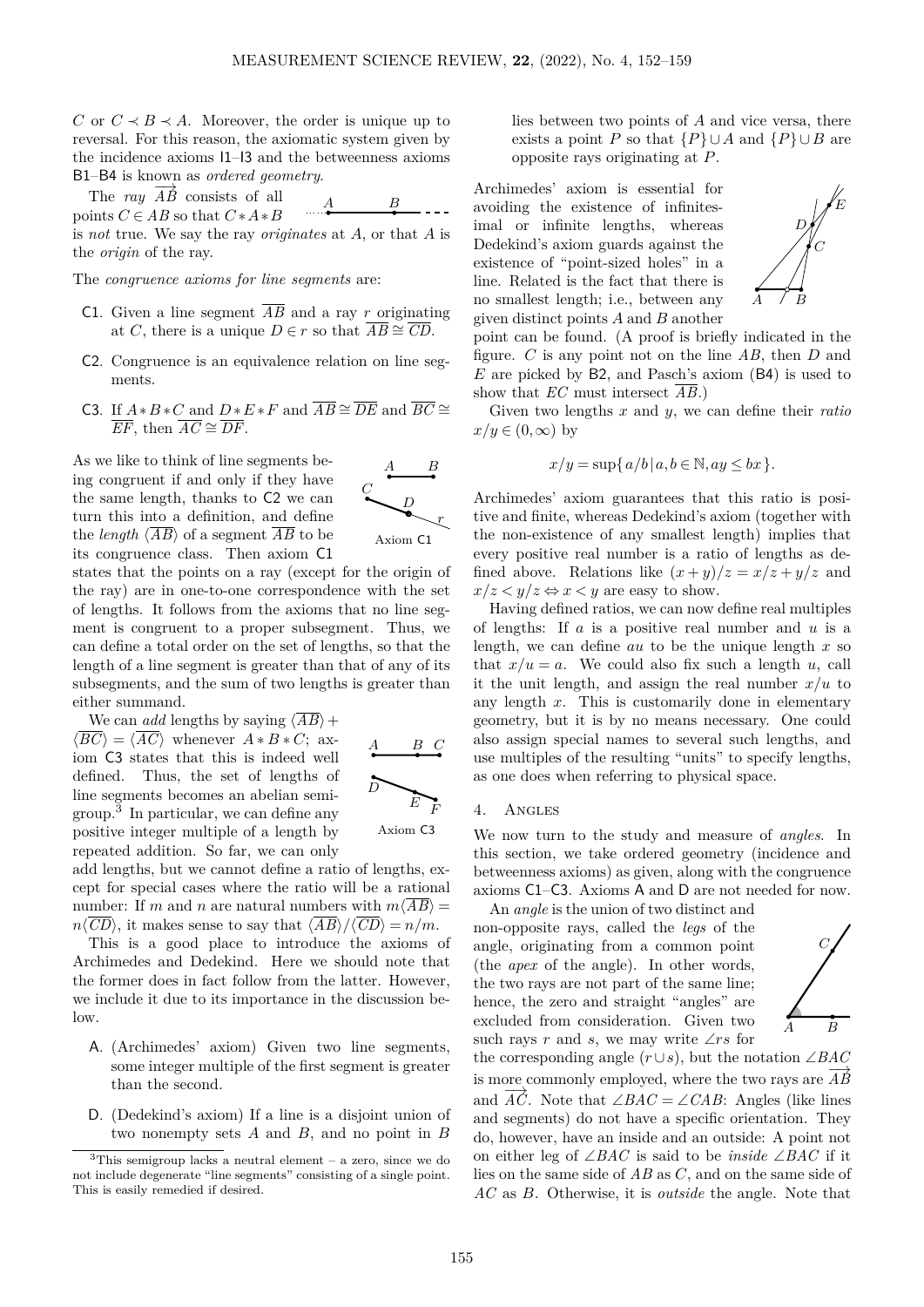this definition excludes the straight "angle", for which no meaningful definition of "inside" can be given.

The *congruence axioms for angles* are exact analogues of the congruence axioms C1–C3 for segments. We list all three as axioms, although C3 is an easy consequence of axiom SAS, to be introduced in the next section.

- C4. Given an angle ∠*BAC* and a ray  $\overrightarrow{DF}$ , there exists a unique ray  $\overrightarrow{DE}$  on a given side of  $\overrightarrow{DF}$  such that ∠ $BAC \cong \angle EDF$ .
- C5. Congruence is an equivalence relation on angles.
- C6. If *C* is point inside ∠*BAD*, and *G* is a point inside ∠*FEH* with ∠*BAC*  $\cong$  ∠*FEG* and ∠*CAD*  $\cong$ ∠*GEH*, then ∠*BAD*  $\cong$  ∠*FEH*.



## <span id="page-4-0"></span>5. Connecting angles and lengths

We now arrive at a crucial point, namely, the connection between angles and lengths. This is achieved by a single axiom.



*C*

SAS

gether with the given order of the corners *A*, *B*, *C*. Thus, *ABC* and *BAC* are not considered to be the same triangle, although as points sets they are identical. Triangles *ABC* and

*DEF* are called *congruent* if corresponding sides and angles are congruent, i.e.,  $\overline{AB} \cong \overline{DE}$ ,  $\overline{BC} \cong \overline{EF}$ ,  $\overline{CA} \cong \overline{FD}$ , ∠*BAC*  $\cong$  ∠*EDF*, ∠*CBA*  $\cong$  ∠*FED*, and ∠*ACB*  $\cong$  ∠*DFE*.

SAS. ("Side–angle–side.") Triangles *ABC* and *DEF* are congruent, provided  $\overline{AB} \cong \overline{DE}$ , ∠*BAC*  $\cong$  ∠*EDF*, and  $\overline{AC} \cong \overline{DF}$ .

Here we pause to emphasize that SAS is the main bridge connecting the notion of lengths to the notion of angles. To be specific, consider an angle ∠*BAC*. Then SAS states, among other things, that  $\langle \overline{BC} \rangle$  is uniquely determined by  $\langle \overline{AB} \rangle$ ,  $\langle \overline{AC} \rangle$ , and the congruence class of ∠*BAC*. In the opposite direction we find that  $\langle \overline{AB} \rangle$ ,  $\langle \overline{AC} \rangle$ , and  $\langle \overline{BC} \rangle$  uniquely determine the congruence class of ∠*BAC*. This is a consequence of the "Three Sides" congruence theorem:

SSS. Theorem. *Given triangles ABC* and *DEF*, if  $\overline{AB}$  ≅  $\overline{DE}$ ,  $\overline{BC} \cong \overline{EF}$ , and  $\overline{CA} \cong \overline{FD}$ , then the two trian*gles are congruent.*

These results show that angular measures and length measures are inextricably tied together, a point we shall revisit later.

*Remark.* The incidence (I1–I3) and betweenness (B1–B4) axioms, along with the congruence axioms C1–C5 and SAS, constitute an axiomatic system known as *absolute geometry*. Any model of absolute geometry, i.e., a set of lines and points with the requisite relations satisfying the axioms, is called a *Hilbert plane*. We call a Hilbert plane *real* if it satisfies the axioms of Archimedes (A) and Dedekind (D) in addition. Here, "real" refers to the real numbers, as these two axioms serve to ensure that length ratios correspond to real numbers.

#### <span id="page-4-1"></span>6. The parallel postulate

To complete our discussion of the axioms of geometry, we introduce the *parallel postulate* according to Playfair (Euclid's formulation was rather different).

Two lines are said to be *parallel* if they have no point in common, or else are the same line.

P. (Playfair's axiom.) Given a line and a point, there is exactly one line through the given point parallel to the given line.

*Euclidean geometry* is absolute geometry with Playfair's axiom added. A *Euclidean plane* is a model of Euclidean geometry, i.e., a Hilbert plane satisfying axiom P. Finally, a *real Euclidean plane* is a Euclidean plane satisfying axioms A and P.

From now on, we shall assume all the axioms of a real Euclidean plane. Non-Euclidean geometries have a number of peculiarities that do not concern us here.

A side remark: Similar triangles in a non-Euclidean geometry are congruent. In a Euclidean setting, on the other hand, even without axioms A and D we can define the ratio of lengths by an appeal to similar triangles. The resulting ratios are positive members of a Pythagorean ordered field, for example the real part of the algebraic closure of Q, or some non-standard model of R.

#### <span id="page-4-2"></span>7. Angular magnitudes

In the same way that C2 allows the definition of lengths of intervals as congruence classes, we use C5 to define the *angular magnitude* of an angle as its congruence class, denoting by ⟨∠*BAC*⟩ the angular magnitude of ∠*BAC*.

Just as C3 with the help of C1 lets us add arbitrary lengths, we can use C6 with the help of C4 to define the sum of angular magnitudes, with the caveat that we cannot add angles if the sum would be "too large". To make this more clear, first note that we



can order angles. To do this, first move one of them (by which we mean, replace it by a congruent angle) so that the two angles to be compared have one leg in common, with the other two legs on the same side of the common leg. Unless the angles are congruent, one will have its second leg inside the other angle, and will be said to be smaller. In the picture, *C* is inside ∠*BAD*. Hence ∠*BAC* is smaller than ∠*BAD*, and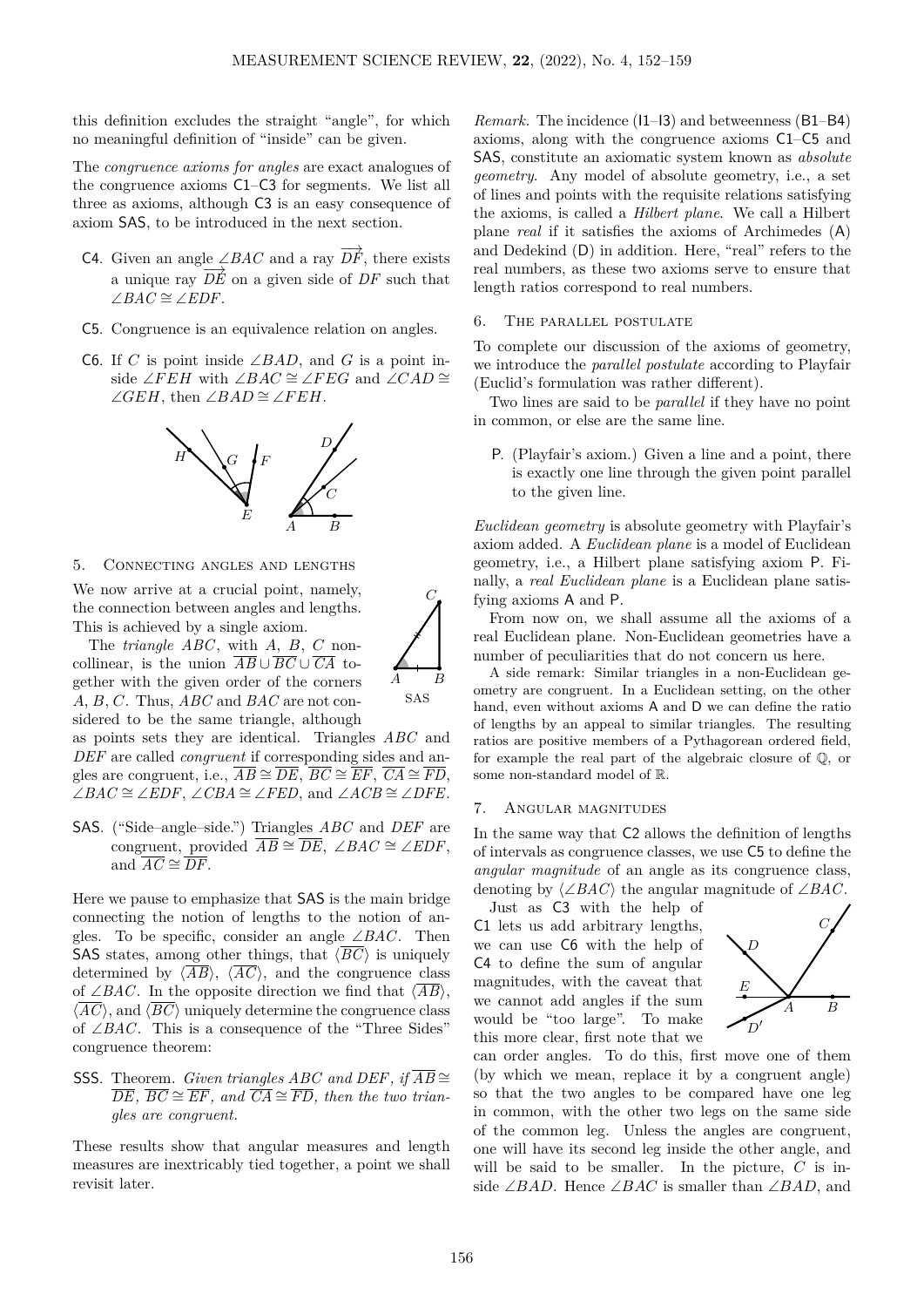we write  $\langle \angle BAC \rangle < \langle \angle BAD \rangle$ . The same picture serves also to define addition: So long as *C* is inside  $\angle BAD$ ,  $\langle \angle BAC \rangle + \langle \angle CAD \rangle = \langle \angle BAD \rangle$ . But clearly, two arbitrary angles cannot always be arranged in this fashion, so their sum might not exist.

To be more precise, we can add angles if and only if each angle is less than the supplementary angle of the other. In the image,  $\langle \angle BAC \rangle + \langle \angle CAD \rangle = \langle \angle BAD \rangle$ . The supplementary angle of ∠*BAC* is ∠*CAE*, which is greater than ∠*CAD*. It is, however, smaller than  $\angle CAD'$ , and so the sum  $\langle \angle BAC \rangle + \langle \angle CAD' \rangle$  is not defined.

To deal with the problem of adding "too large" angles, the idea is to add (for the time being) a "fictional" angular magnitude  $\varpi$  (highly nonstandard notation) corresponding to the straight "angle" defined by opposite rays. Technically, things become easier if we also adjoin a zero to the set of angular magnitudes. Then a generalized angular magnitude would be a formal sum  $a\varpi + \varphi$ , where  $a \geq 0$  is an integer counting half turns, and  $\varphi$  is a proper angular magnitude (or zero). The sum of  $a\varpi + \varphi$  and  $b\varpi + \psi$  would be one of  $(a+b)\varpi+(\varphi+\psi)$  or  $(a+b+1)\varpi+(\varphi+\psi-\varpi)$ , where we just have to give meaning to the term  $\varphi + \psi - \varpi$ when  $\varphi$  and  $\psi$  cannot be properly added. In the picture,  $\langle \angle BAC \rangle + \langle \angle CAD' \rangle - \varpi = \langle \angle EAD' \rangle$ . As a special case, the sum of an angular magnitude and its supplement will be *ϖ*. For future reference, note that a *right* angle is an angle congruent with its own supplement. Its angular magnitude is  $\varpi/2$ .

It is a trivial, albeit quite tedious, book keeping exercise to show that the set of generalized angular magnitudes becomes an ordered additive semigroup (in fact, a monoid, since we include the magnitude of the zero "angle") in analogy with the semigroup of length measures. We can define the ratio of angles in analogy with how we defined ratios of lengths.

We now proceed to the construction of angular measure. We begin very naïvely, relying on SAS and SSS and, more generally, the standard results on similar triangles, which hold



in Euclidean geometry – but not in non-Euclidean geometries – and define

$$
\sigma(\langle \angle BAC \rangle) = \langle \overline{BC} \rangle / \langle \overline{AB} \rangle \quad \text{provided } \overline{AB} \cong \overline{AC}.
$$

In Euclidean geometry (i.e., satisfying P) this ratio is well defined. Moreover, it also makes intuitive sense: An object of size  $\langle \overline{BC} \rangle$  seen at a distance  $\langle \overline{AB} \rangle$  subtends an angle measured by the ratio of the two lengths involved.

Indeed,  $\sigma$  is an increasing function of the angular magnitude as we have defined it. However, it is not additive. Rather, a simple application of the triangle inequality reveals that it is *subadditive*:



 $\sigma(\alpha+\beta) < \sigma(\alpha) + \sigma(\beta)$ , as indicated in the picture, with  $\alpha = \langle \angle BAC \rangle$  and  $\beta = \langle \angle CAD \rangle$ . We can remedy that by defining instead

$$
\vartheta(\alpha) = \sup \bigg\{ \sum_{i=1}^{n} \sigma(\beta_i) \bigg| \sum_{i=1}^{n} \beta_i = \alpha \bigg\}.
$$

This is easily shown to be additive<sup>[4](#page-5-0)</sup>. Briefly, first note that if  $\sum_i \beta_i = \alpha$  and  $\sum_j \beta'_j = \alpha'$ , then  $\sum_i \beta_i + \sum_j \beta'_j =$  $\alpha + \alpha'$ , and so  $\sum_i \sigma(\beta_i) + \sum_i \sigma(\beta'_i) \leq \vartheta(\alpha + \alpha')$ , from which we get  $\vartheta(\alpha) + \vartheta(\alpha) \leq \vartheta(\alpha + \alpha')$ . For the opposite inequality, if  $\sum_i \beta_i = \alpha + \alpha'$ , we may (if necessary) replace one of the  $\beta_i$  by two angular magnitudes, so that the angular magnitudes may be divided into two sets summing to  $\alpha$  and  $\alpha'$ , respectively. Using the subadditivity of  $\sigma$ , we find that this procedure increases the value of  $\sum_i \sigma(\beta_i)$ , and we get  $\sum_i \sigma(\beta_i) \leq \vartheta(\alpha) + \vartheta(\alpha')$ , so that  $\theta(\alpha + \alpha') \leq \theta(\alpha) + \theta(\alpha').$ 

We can state our definition of  $\vartheta(\alpha)$  in more geometric language as follows: Given an angular magnitude  $\alpha$  and angular magnitudes  $\beta_i$  with  $\sum_{i=1}^n \beta_i =$ *α*, create an angle ∠*AOB* with  $\langle \angle AOB \rangle = \alpha$ , pick a radius *r*, and



points  $P_0 = A$ ,  $P_1$ , ...,  $P_n = B$  along the circular arc from *A* to *B* with  $\langle \angle P_{i-1} \cap P_i \rangle = \beta_i$  for  $i = 1, \ldots, n$ . Then

$$
\sum_{i=1}^{n} \sigma(\beta_i) = \sum_{i=1}^{n} \frac{\langle \overline{P_i P_{i-1}} \rangle}{r} = \frac{1}{r} \sum_{i=1}^{n} \langle \overline{P_i P_{i-1}} \rangle
$$

in which the sum on the right-hand side is simply the length of the piecewise linear curve passing from *A* via  $P_i$  to *B*. In the Cartesian plane  $\mathbb{R}^2$ , the length of a curve is defined to be the supremum of the lengths of broken lines formed by joining successive points along the curve. We can employ the same definition in our more abstract setting, concluding that  $\vartheta(\alpha) = \ell/r$ , where  $\ell$  is the length measure of the circular arc from *A* to *B*:

$$
\ell = \sup \sum_{i=1}^{n} \langle \overline{P_i P_{i-1}} \rangle,
$$

where the supremum is taken over all choices of points *P<sup>i</sup>* picked successively along the arc. The existence of the supremum in the set of length measures is guaranteed by Dedekind's axiom (D). In this approach, the reader may recognize Archimedes' computation of the circumference of a circle. He used regular polygons, approximating the circle both from the inside and the outside, thus getting both a lower and an upper estimate. But the idea is essentially the same.

<span id="page-5-0"></span><sup>4</sup>There are other, non-additive ways to measure angles, e.g., "cosine similarity", but they will not be discussed here.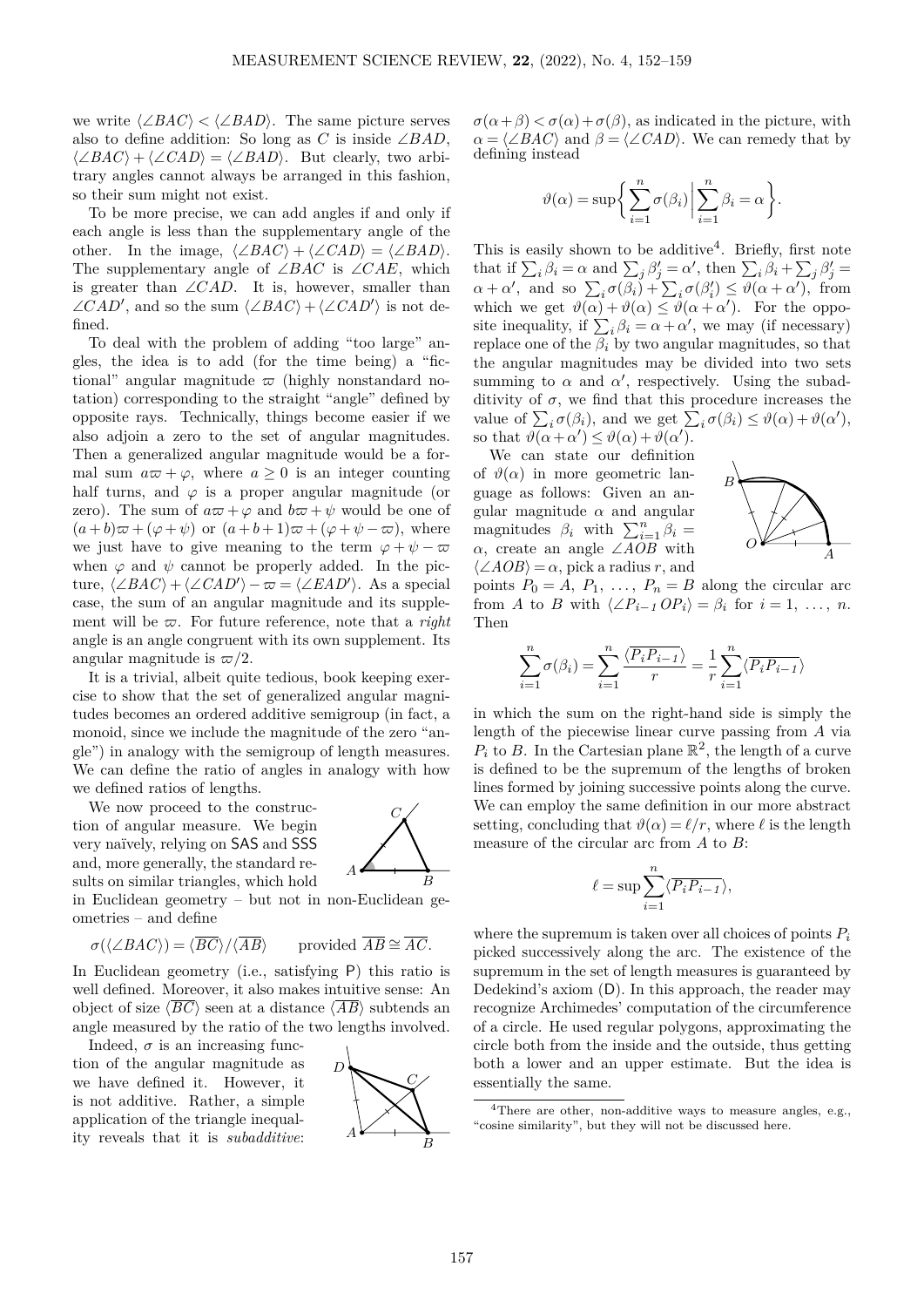The one thing missing from the above discussion is the fact that  $\vartheta(\alpha)$  (equivalently, the length of the circular arc) will in fact be finite. The crucial observation here is that in the picture,

*O P Q*

 $\langle \overline{PQ} \rangle \leq \langle \overline{P'Q'} \rangle$  (so long as  $P'Q'$  lies outside the circle). Applying this to the segments of a broken line, and using each of the three indicated sides of the rectangle circumscribing the semicircle, we quickly conclude that  $\vartheta(\alpha) < 4$ for any angular magnitude *α*.

The ratio  $\pi$  between the arc length of a semicircle and its radius will be  $\pi = \sup_{\alpha} \vartheta(\alpha)$ , the supremum taken over all proper angular magnitudes  $\alpha$ . Thus we arrive at  $\vartheta(\varpi) = \pi$ . If we perform the calculation in the standard Cartesian plane  $\mathbb{R}^2$ , we end up with the usual value for  $\pi$ ,

$$
\pi = \int_{-1}^{1} \frac{dx}{\sqrt{1 - x^2}}.
$$

#### 8. CONCLUSION

Let us repeat and look at the previous discussion from a general point of view. Nobody will question that points and lines are geometric objects. Angles, being the union of two rays with a common apex, are geometric objects as well. There is a practical need to associate numerical measures with geometric objects. For lines, the natural way is to define a length unit (such as metre) with which, for every line, the length of a line segment can be measured. For angles, no matter how they are placed in the plane, the natural way is to identify those angles that are "of the same size" and define a measure that gives the same value to all angles of the same size. We have captured this idea by the definition of congruence of angles and have introduced the concept of angular magnitude in Euclidean plane geometry as a congruence class of angles. We have shown that the very notion of congruence of angles, and hence the angular magnitudes, relies crucially on the concept of length. However, since length units have no influence on angles, we must conclude that angular measure must be considered a function of length ratios.

Among the angular magnitudes we find  $\varpi$ , corresponding to the straight angle,  $\varpi/2$ , corresponding to a right angle, and the degree  $\degree = \frac{\pi}{180}$ . To each angular magnitude *α* we have assigned an *angular measure*  $\vartheta(\alpha)$ , for which we can write in the conventional manner  $\vartheta(\alpha) = s/r$ . In particular,  $\vartheta(\varpi) = \pi$  and  $\vartheta(1^{\circ}) = \pi/180$ . We can also define the radian as the angular magnitude for which  $\vartheta(\text{rad}) = 1$ . We now have  $\varpi = \pi \text{ rad} = 180^\circ$ ; in particular, we no longer need the temporary notation  $\varpi$ .

Note that the conventional notation  $\alpha = s/r$  is, strictly speaking, a category error, since a angular magnitude is not a number. It is, however, quite common to conflate the two concepts, i.e., not to distinguish between  $\alpha$  and  $\vartheta(\alpha)$ . In the vast majority of cases this is harmless.

If we do conflate angular magnitudes with their numerical representation, however, the equation  $\vartheta(\text{rad}) = 1$  becomes  $rad = 1$ , which is the source of much confusion, such as considering the radian to be a derived unit which is equal to the number one. Unfortunately, this statement also appears in the current SI brochure, where moreover 'rad' is expressed by the quotient m*/*m, in order to emphasize that it *is* a derived unit in the SI. But these statements are not justified at all.

If any value associated with a magnitude is specified, both the numerical value and the corresponding unit must always be stated. Angles are no exception. In case of a semicircle, for example, the value associated with the angular magnitude shall be stated as  $\pi$  rad, although  $\pi$  would be sufficient from a mathematical point of view, i.e., the "rad" shall be added for clarification. On the other hand,  $c = \pi r$  must be written for the arc of a semicircle with radius  $r$ , i.e., in this case it is necessary to omit the "rad", because the angular measure has to be used here, which is a pure number.

We introduced the notion of angular magnitude and the conversion function  $\vartheta$  only for the purpose of the present discussion. However, requiring scientists and engineers to maintain the distinction between angular magnitudes and their measure in radians would impose an undue and totally unnecessary burden on them. In particular, we do not propose the general use of our function  $\vartheta$ , by whatever name one would choose to give it.

At this point, we wish to make a point regarding the fundamental nature of angles versus lengths and other physical quantities. Since the metre was introduced in 1793, improvements in the science of metrology have vastly increased the ability to measure lengths accurately, in turn leading to the need to refine the very definition of the metre in order to keep up with the technology. No such claim can be made for angles. In fact, even though we can certainly measure angles much more accurately today than we could three centuries ago, no conceivable technological advance can lead to a need to refine the definition of the radian, or a right angle. This simple observation supports the notion that angle is a *mathematical* concept more than a topic of the physical sciences. Mathematical objects do not require units for their measure, as opposed to physical objects, which do.

Although the discussion here has been confined to the angles of planar Euclidean geometry, all conclusions apply equally to the concepts of "angle of rotation" and "phase angle", which have not been discussed here in order to concentrate on the essential points.

#### **REFERENCES**

- <span id="page-6-0"></span>[1] Grötschel, M., Hanche-Olsen, H., Holden, H. (2021). Comment on 'Angles are inherently neither length ratios nor dimensionless'. *Manuscript*.
- <span id="page-6-1"></span>[2] Krystek, M. P. (2015). The term 'dimension' in the international system of units. *Metrologia* **52** [297–](http://dx.doi.org/10.1088/0026-1394/52/2/297) [300.](http://dx.doi.org/10.1088/0026-1394/52/2/297)
- <span id="page-6-2"></span>[3] Euclid, *Elements*. Greek text edited by J. L. Heiberg, English translation by R. Fitzpatrick